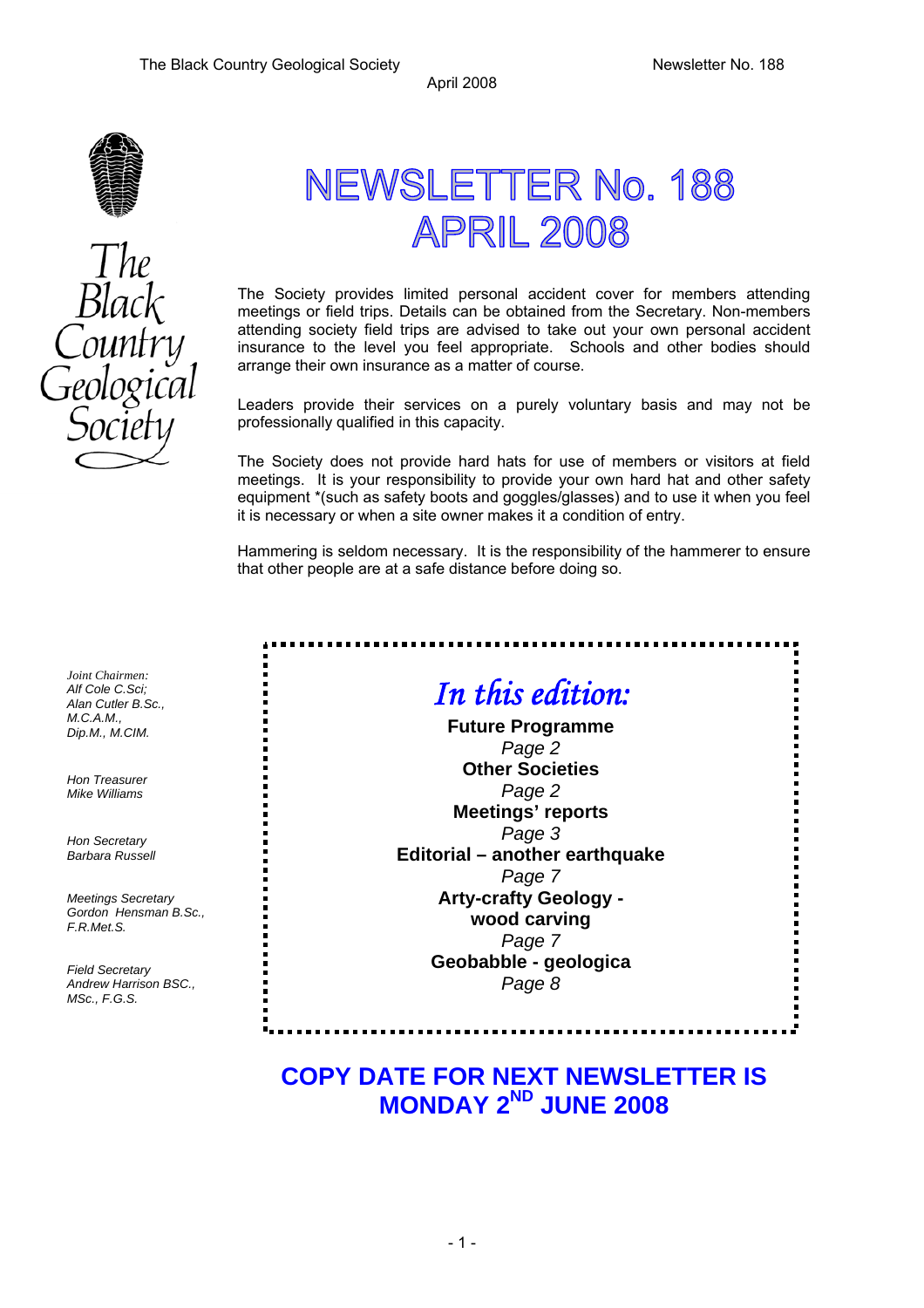## *FUTURE PROGRAMME*

# **Lecture meetings are held at Dudley Museum, St James's Road, Dudley. Phone (01384 815575)**

#### **7.30 for 8 o' clock start unless stated otherwise.**

#### **SATURDAY 19TH APRIL 2008 (***Field meeting***)**

#### **Field excursion to Hanter Hill. Leaders: Sue Hay and Geoff Steel.**

Hanter Hill is on the Powys/Herefordshire border, north of Hereford. Meet at 10.30am in the layby at Burlingjobb on the B4594 (SO251583).

This will be a circular walk up, around and down Hanter Hill. I estimate about 4 miles total distance much over quite rough moor land. Please wear suitable boots and bring the usual all weather gear just in case, plus a packed lunch and drink.

## **MONDAY 28th APRIL 2008 (***Indoor meeting***)**

**Jan Zalasiewicz, University of Leicester: Extinctions Past and Present**

Gordon Hensman and Andy Harrison

# *OTHER SOCIETIES*

#### **NORTH STAFFORDSHIRE GROUP OF THE GEOLOGISTS' ASSOCIATION**

#### **Saturday 26 and Sunday 27 April:**

The Yorkshire Coast based at the Raven Hall Country Hotel, Ravenscar, near Scarborough. Leaders, Eileen Fraser and Peter Rawson.

On Saturday Eileen Fraser will take us to Staithes for the sedimentary sequences and fossils of the Lower Jurassic, On Sunday Peter Rawson will take us to see the Speeton Clay in Filey Bay for the only continuous exposure of the whole marine Lower Cretaceous sequence in Britain, and Flamborough Head for the chalk in Selwicks Bay where the main interest is structural – one of the so-called 'shatter zones'.

Ref: Geologists' Association Guide No. 34 "The Yorkshire Coast" by P.F. Rawson and J.K. Wright.

#### **Sunday 18 May:**

North Stiperstones, Pontesbury to Poles Coppice.Leader: Andrew Jenkinson

A joint meeting with the Shropshire G.S. based on the Poles Coppice Geotrail that is currently being prepared.

Meet at 10.30am at the Habberley Lane car park at the south end of the County Council's Poles Coppice nature reserve (Grid ref. SJ385042). Directions; take the A488 (Bishops Castle road) off the Shrewsbury by-pass; go through Pontesbury and just before the roundabout in Minsterley turn left up Habberley Lane, and it's a mile and a bit up on the left.

We will visit the Granhams Moor unconformity, the Poles Coppice Quarry and Callow Quarry looking at the Stiperstones Quartzite, its structures and relationships to the Habberley Shales and the Mytton Flags.

#### **Sunday 15 June:**

#### *Malvern* Leader: Professor John Winchester

A field trip to illustrate features of the Late Precambrian basement of Central England visiting a number of quarries and exposures along the Malvern Hills. From the Precambrian inlier, rocks of the Malvernian and Warren House Group and from the Lower Palaeozoic, rocks of the Cambrian and Silurian periods.

#### **Sunday 20 July:**

Crummack Dale, Austwick, Yorkshire. Leader: Alan Diggles

A walk of about 9km into Crummack Dale from Austwick (situated to the SE of Ingleton) for rocks of the Silurian (Austwick Formation Sandstones), Carboniferous Limestones and Ordovician Siltstones. Features to include the Norber erratics, Nappa scars and Moughton Whetstone Hole. A minibus is planned (subject to numbers) leaving from the Earth Sciences Car Park at Keele at 7.30am.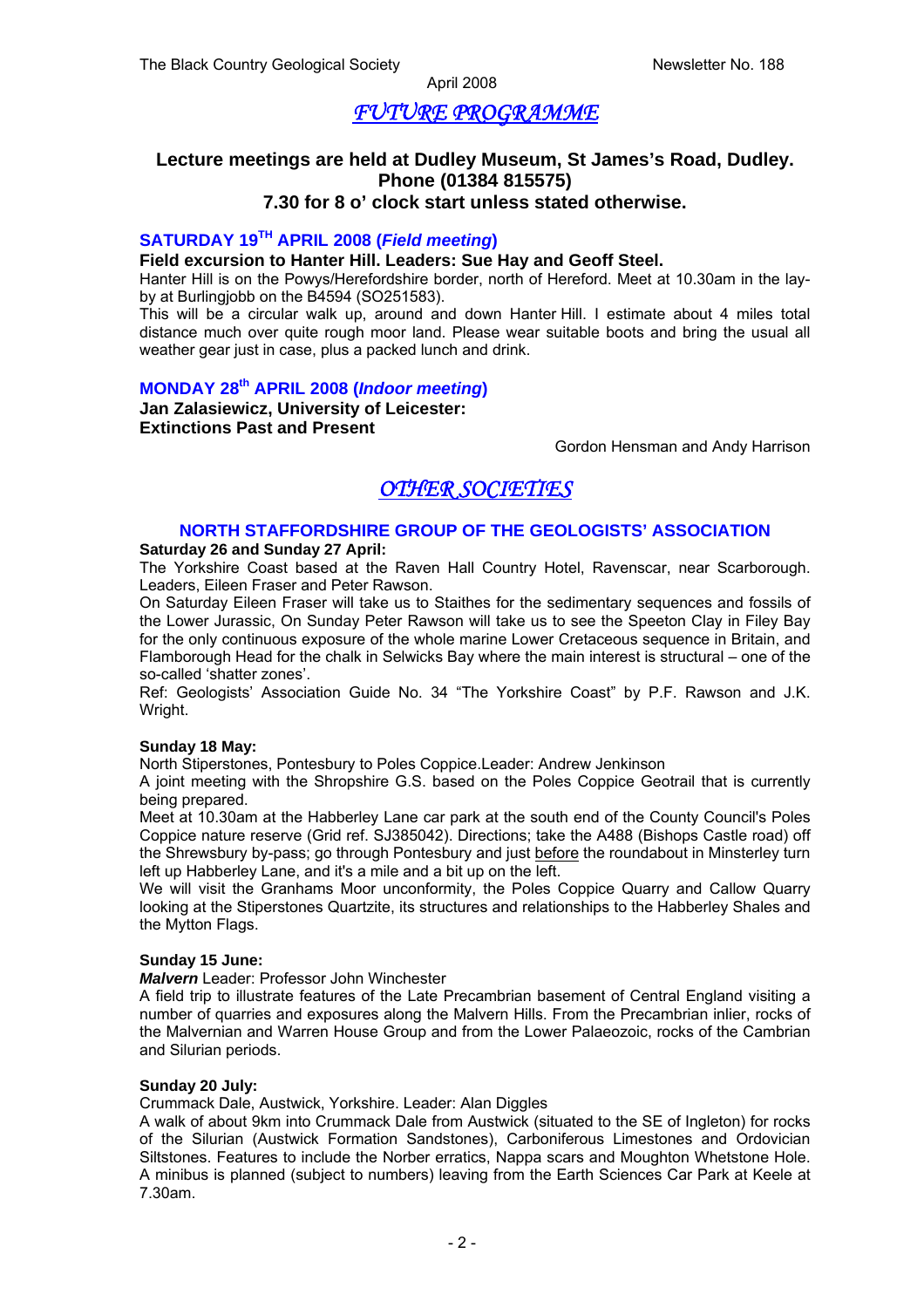#### **Saturday 16 August:**

Leader: Dr Patrick Cossey Provisional, either following a section of the Hamps/Manifold Trail or on the Roaches.

#### **Saturday 27 September:**

#### *Calton Hill Quarry, nr. Buxton* Leader: Dr Chris Arkwright

Meet at 10.00am at Miller's Dale Station Car Park, Grid Ref: SK137733 (parking fee payable). To investigate Carboniferous igneous intrusions and lavas and their associated limestones in the Buxton area. Overall length of walks about 5km, limestone succession and interbedded lavas in Miller's Dale Quarry then, driving into Tideswell for a dolerite quarry to examine lithology and thermal effect on surrounding country rocks. Packed lunch at picnic site in the quarry. After lunch drive to Calton Hill, park at SK112710 to examine the structure and lithology of a Visean volcanic complex and dolerite intrusion in the disused quarry.

For further information contact NSGGA Field Secretary **Gerald Ford,**  01630-673409 or e-mail: g.ford@ukonline.co.uk For contact with the **Field Secretary** on the day of a field trip the mobile phone number is 07789 826807 when there is a chance that it will be switched on

# *MEETINGS REPORTS*

#### **MONDAY 28th JANUARY 2008 (***Indoor meeting***)**

#### **Dick Crofts (British Geological Survey)**

#### **The Limits of the Devensian Glaciation in the West Midlands and its Regional Setting within the Cheshire Plain and NW England**

Dick Crofts split his talk into five parts:

#### *What is the Devensian?*

Oxygen isotope ratios, from deep ocean cores, show that over the last 2.5 million years there have been several cooling and warming events. They show that the Devensian Glaciation lasted some 100,000 years from around 115,000 to 10,000 years ago and was preceded by a warm period, or Interglacial, known as the Ipswichian. The Devensian is divided into the Early, Middle and Late and Oxygen isotope ratios also show fluctuating temperatures during this time. Four peak cooling events, recognised within the Devensian, correlate to periods of high lithic grain deposition known as Heinrich Events – H1 to H4. This increase in lithic grain deposition is believed to come from northern ice sheets releasing sediment laden icebergs that as they drifted southwards melted and deposited their sediment.

During the Devensian and the earlier Anglian Glaciations ice covered much of the West Midlands, the Welsh borders and north Shropshire, where the Wenlock Edge acted as a natural barrier stopping the advancing ice. Glacial deposits from the Devensian occur over much of the Cheshire Plain, the northwest Midlands and Wales and comprise the Stockport Formation (including the Shrewsbury Formation and the Severn Valley Formation) and the Chelford Formation (including the Four Ashes Formation).

#### *What form did the Glaciation take?*

The Devensian Glaciation took the form of an ice cap, the British Ice Cap, covering Britain which grew from four main areas of ice build up - the Scottish Highlands, the Lake District, Wales and Ireland. It is uncertain whether or not the British Ice Cap joined up with the Scandinavian Ice Cap to the east. Bedrock underlying the Scotland Ice Cap was so cold that the ice froze to it resulting in little or no movement. However, further south where the underlying rocks were warm basal melting of the ice gave rise to ice flows and surges, especially through the Irish Sea region.

#### *What did it leave behind?*

In places like the Alps glaciers typically fill valleys and tend to be streaked by eroded rock debris within the body of ice and on top of the glacier. However, modern ice caps tend to be clean and free of rock debris since erosion only takes place at the base of the ice which is how the British Ice Cap would have appeared during the Devensian Glaciation. As the glacier moves down slope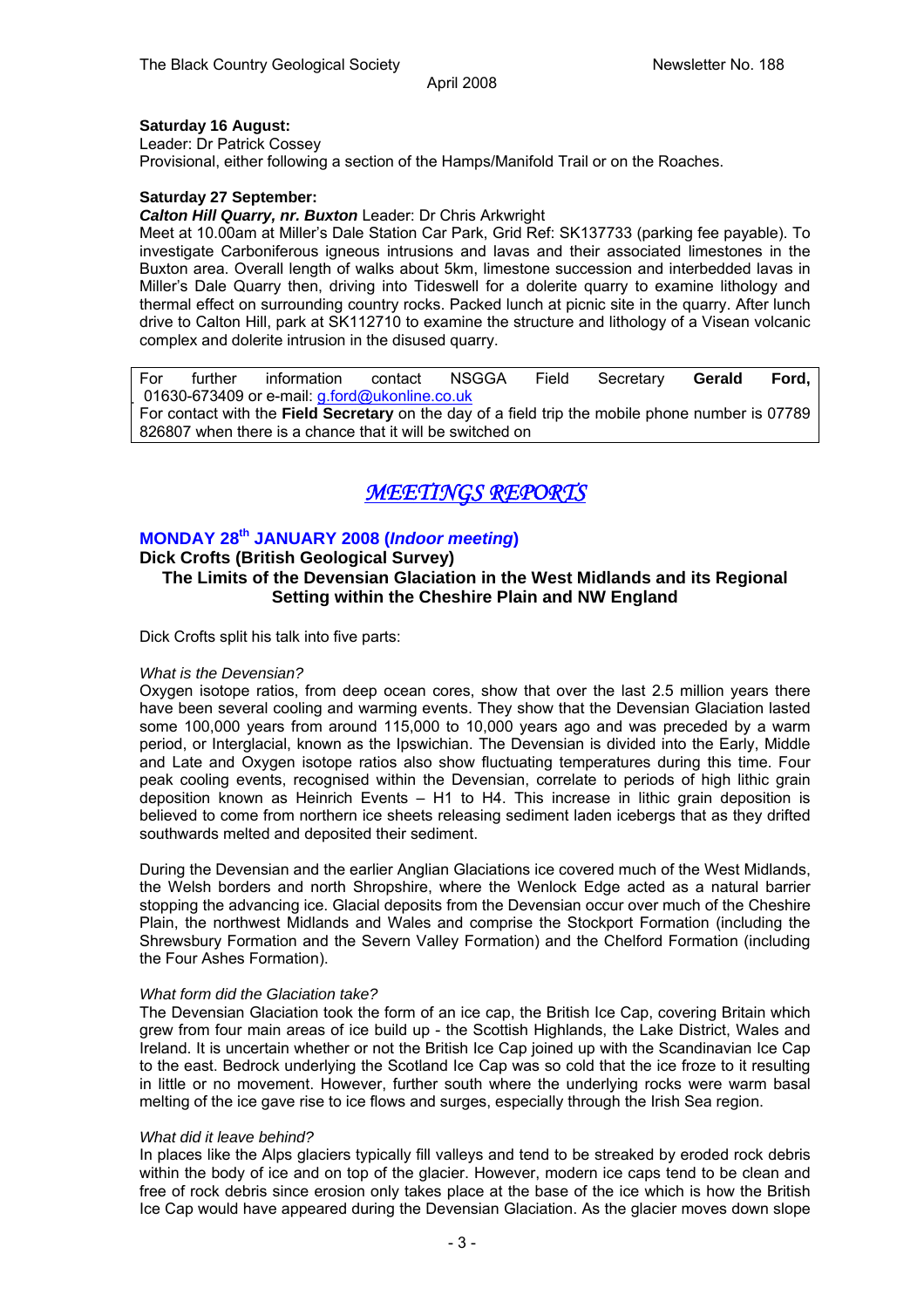and reaches its terminus the nose of the glacier travels at a slower rate relative to the body of the glacier behind it. Consequently rafting up of debris from the base of the glacier into the ice mass results and is termed Lodgement Till. During warm periods, i.e. summer, the glacier retreats and debris at the front of the glacier is left behind as large linear structures up to 40m high known as Terminal Moraines. These moraines typically comprise sandy gravels and pebbles, often lineated, and during the Devensian Glaciation, were sourced from Ireland, Wales, Scotland and the Lake District. As the ice continues to retreat it leaves behind a mixture of sandy gravely clays and boulders called Glacial Till and structures like drumlins, kames and eskers. During its retreat the glacier also releases volumes of sediment laden melt water, from within, which deposits sediments to produce outwash fans of sand and gravel. These sands and gravels also contain a high proportion of fines from rock flour ground up by the moving ice.

#### *The sequence of events*

Glacial deposits show that during the Devensian Glaciation the British Ice Cap advanced and retreated three times. The first advance, of the British Ice Cap, began with the rapid growth of the Welsh Ice Cap which was later overridden by ice from the Lake District advancing through the Cheshire Gap. Consequently the ice was able to advance across the Cheshire Plain into Shropshire and as far as Wolverhampton and the West Midlands and to leave a line of terminal moraines and glacial deposits called the Wolverhampton Line. Lithic grains found in three of these terminal moraines correlates to material deposited during two recognisable Heinrich events (H2 and H4) during the Middle Devensian. The second advance reached as far as Ellesmere and Whitchurch along the Mid Cheshire Line and third advance reached as far as Preston, Cumbria, along the Kirkham Line.

#### *New evidence*

There is some doubt as to the position of the Wolverhampton line through the West Midlands and gaps occur through lack of evidence. Dick Crofts completed his talk with some examples of new evidence that goes part way to filling these gaps. Such as a number of linear features which have been found to the north of the Iron Bridge Gorge and running parallel to it. These features are believed to have formed at the base of a glacier whilst the British ice cap was present and have been interpreted as meltwater channels which, as the ice retreated, acted as an outpouring for a lake on the Welsh Borders. Before the Devensian Glaciation the River Severn flowed northwards to join the River Mersey. However, during the Devensian Glaciation these meltwater channels redirected the River Severn to flow eastwards along its present course through the Iron Bridge Gorge.

Andrew Harrison

#### **SATURDAY FEBRUARY 16TH 2008 (***Field meeting***)**

#### **Warwickshire Field Visit. 'Quaternary Geology in Warwickshire' Leader: Martyn Bradley - Warwickshire Geological Conservation Group/University of Warwick**

We met at Glebe Farm, Bubbenhall, Warwickshire on a sunny and crisp morning. Martyn Bradley, our leader for the day, split the trip into two parts with a pub stop for lunch. The morning took in three existing and former sand and gravel pits, near Bubbenhall, starting with Waverly Wood Quarry (working), followed by Wood Farm Quarry and finally the Ryton Pools Country Park.

Each site illustrates the association of the Thrussington Till overlying the Baginton Sand and Gravels. At Waverly Wood Quarry, Martyn told us about earlier infilled river channels underlying the Baginton Sand and Gravels and showed us examples of conservation work carried out by members of the WGCG and through the University of Warwick. Within the Baginton sand and gravels WGCG members have discovered examples of flint tools, a piece of tusk and a tooth from a long straight tusked elephant called Palaeoloxodon.

At Wood Farm Quarry WCGC we saw a pilot soft rock conservation scheme, funded through the Aggregates Levy Sustainability Fund (ALSF), of a protected profile of Thrussington Till overlying the Baginton Sand and Gravel. The aim for the WCGC has been to monitor this section periodically as part of its next ALSF funded project that would extend to other local soft-rock conservation schemes. Unfortunately rising water levels from an adjacent pool has submerged the bottom parts of the profile obscuring the contact between the two units and leaving only the Thrussington Till visible above water. To raise the profile of their soft-rock conservation schemes the WGCG's conservation sub-committee have produced and distributed several leaflets to a variety of outlets and additionally delivered talks to local residents. They have also erected a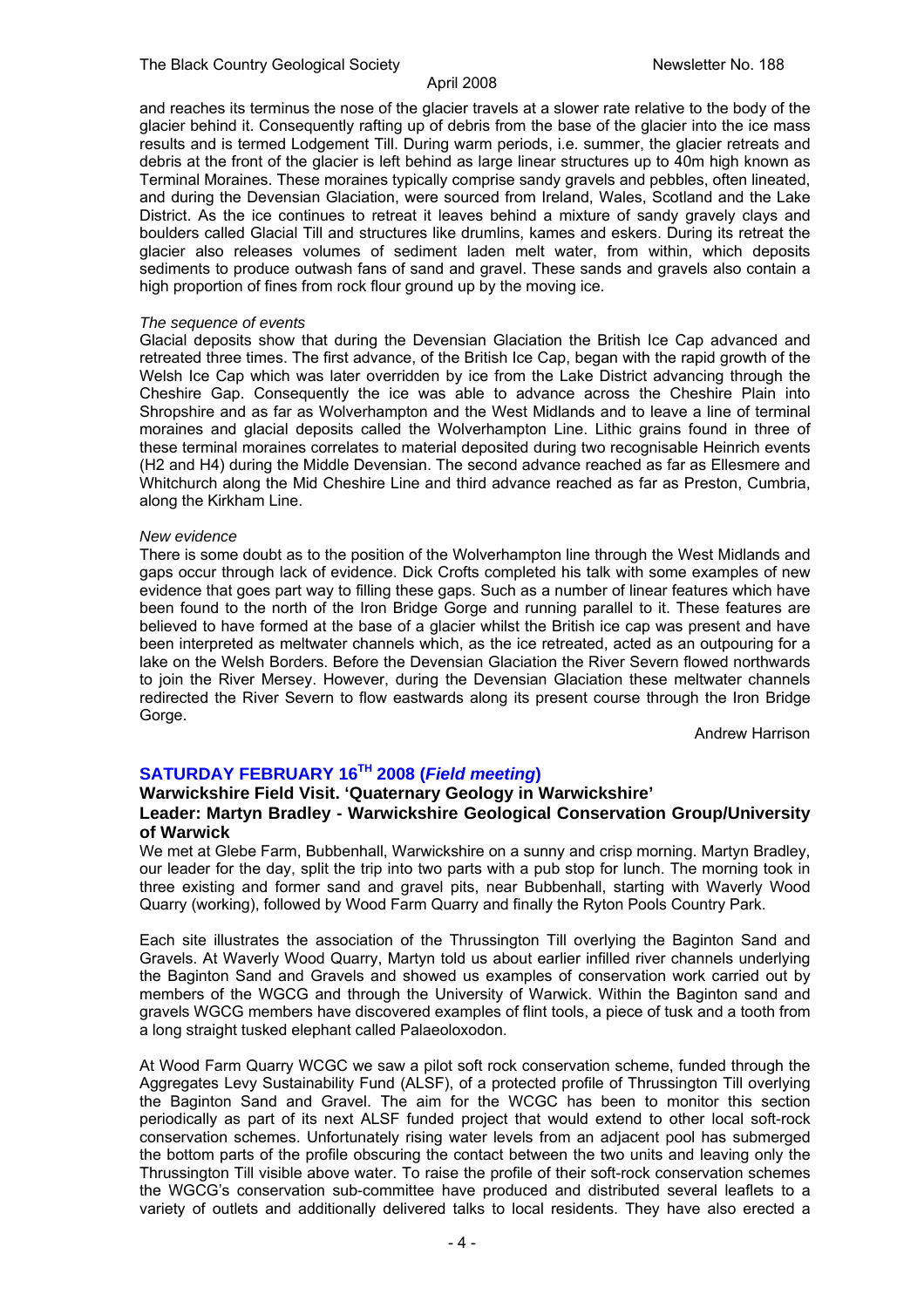geological information and interpretation panel at Ryton Pools Country Park. Conservation funding for these schemes has currently run out and the WCGC are now looking for new funds from the quarry owners and from Natural England.

After lunch Martyn took us to three sites in north Warwickshire – Ryton-on-Dunsmore sand pit, Wolston Village and the headquarters of the Warwickshire Wildlife Trust. In the past these sites were worked for their sand and gravel deposits and at Ryton-on-Dunsmore is an ongoing project to conserve a profile of the Dunsmore Gravel overlying the Wolston Clay. The village of Wolston gives its name to the Wolston Clay from the where, in the 1950's, Fred Shotton undertook research on local rivers and mapped the glacial sands and gravels of N. Warwickshire. Shotton believed that glacial deposits located between Coventry, Leamington and Rugby came from a vast lake which he named Lake Harrison. Later work suggests that Lake Harrison is not one vast lake but many smaller marginal lakes. As with the Ryton Pools Country Park the WGCG have put up a geological information and interpretation panel in Wolston village. The headquarters of the Warwickshire Wildlife Trust lie within a designated SSSI and here the WGCG have a presence in the form of information panels and geological displays.

In Warwickshire during the early Anglian Glaciation, around 500,000 years ago, a large river - the Bytham River, flowed eastwards from Stratford to the Norfolk Coast. As the Anglian Glaciation continued ice sheets advanced southwards, temperatures dropped and increased melt water caused the Bytham River to start depositing sands and gravels (Baginton Sand and Gravel). Animal fossils and primitive tools, believed to have belonged to Homo heidelbergensis, discovered within the Baginton Sands and Gravels have helped to date them. The advancing ice lasted around 50,000 years advancing and retreating twice and deposited sandy gravely clays (Thrussington Till) over the Baginton Sands and Gravels. Eventually the advancing ice sheet overwhelmed the Bytham river valley blocking off the Bytham River, in the vicinity of Coventry and forming the bodies of water referred to as Lake Harrison. By 450,000 years ago an ice sheet 1km thick had reached the outskirts of London. Deposition of the Wolston Clay and Wolston Sands, identified by Shotton, followed, in Lake Harrison, and later outwash sands and gravels during the later Devensian Glaciation deposited the Dunsmore Gravels and the River Avon Terrace Deposits.

I would like to take to opportunity to thank Martyn and the WGCG very much for another extremely interesting Warwickshire fieldtrip which I hope will be repeated next year.

Something this fieldtrip highlighted was what role the BCGS had in geoconservation projects in and around the Black Country. This has been discussed with the committee and potential projects are being looked at for getting BCGS members involved and raising the profile of the Society on geologically important site around the Black Country.

Andrew Harrison

#### **SATURDAY 29TH MARCH 2008 (***Field meeting***)**

#### **Joint trip with the North Staffs Geological Association to the Lapworth Museum, University of Birmingham. Leader: Jon Clatworthy – Curator.**

This was a joint meeting with and arranged by the North Staffs' Group of the Geologists Association. Around 20 of us met at the Lapworth Museum for tea and biscuits around 10:30 and at 11:00 were given an introduction to the museum by John Clatworthy, our leader for the day. The museum dates back to the 1880's and is named after Charles Lapworth who was the first Professor of Geology at the then Mason College, the forerunner to the University of Birmingham. The collections at the museum contain over 250,000 specimens including rocks, fossils, minerals, large collections of early geological maps, equipment, models, photographic material, and also zoological specimens and stone axes. Historically one of the main aims of the museum was to support teaching and research in the Earth Sciences and natural history within the University and the West Midlands region. This tradition continues today and also supports universities abroad through loaning of specimens and supporting foreign researchers.

After his introduction John led us into a next door laboratory where we were able to look at some examples of collections held at the museum. These included Samuel Allports' petrology collection – the museums earliest collection, Rev P.B.Brodies collection of fossil insects, Jasper Mores' mineral collection from Shropshire, the Ketley archive of fossils from the Wenlock Limestones and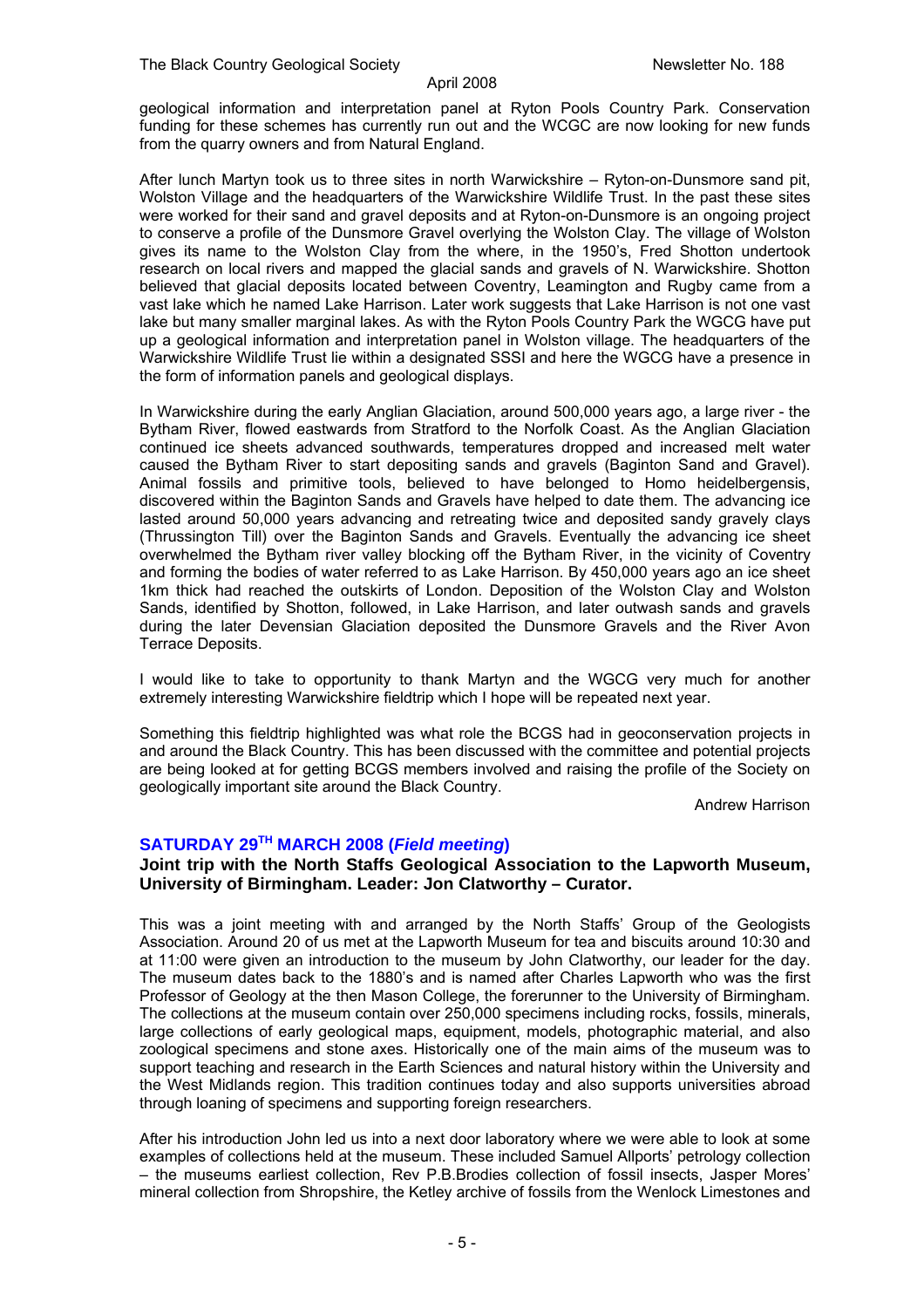Coal Measures of Dudley and other fossil collections including Lapworths' graptolites which formed a crucial part of his mapping NW Scotland.

Around 12:00 the group was split in two and whilst one group ate their lunch the second were shown round, the rather cramped, Lapworth Archive store. Here we were shown examples of fossils included in the Charles Holcroft collection from the mines of Wren's Nest and Coseley. We also took a look at Holcroft's fossil register where he had recorded each specimen in his collection including those brought and sold - a practice of many miners of the time to supplement their income. John also showed us examples of ore minerals collected by Dr John Percy and an interesting collection of fake fossils – mostly trilobites with bits obviously added to them. Once the first group had finished we headed off for lunch and let the second group view the archive store.

After lunch we were given a chance to look inside the newly opened map archive. The archive is located within the Shotton Room named after Fred Shotton, who did much research into Anglian glacial deposits in Warwickshire, and is built around four main map collections – those of Charles Lapworth, Fred Shotton, Professors Boulton and Wills (other former heads of department) and miscellaneous maps. The archive also acts as a store for early and current British Geological Survey maps which are used by the students. Lapworths maps included ones he produced whilst mapping in NW Scotland around Durness and Lake Eriboll. Lapworth also worked as an engineering geologist and we were shown a photographic record of the construction of the Howden Dam, across the Derwent Valley. When Lapworth took over as Head of department all his maps and collections went with him. Other maps we got to view included early maps of the Silurian drawn up by Murchison, early geological maps of Scotland and the Southwest. Finally we were shown maps identifying soil types and groundwater sources also produced by Fred Shotton, during the Second World War, of the Normandy Coast and North Africa.

After a fascinating visit we finished our tour of the museum at around 16:00. I would like to thank John Clatworthy for showing us round and Gerald Ford (North Staffs' Group of the Geologists Association) for inviting us along. We hope to run more trips with the North Staffs' Group in the future.

Andrew Harrison

#### **MONDAY 31st MARCH 2008**

#### **ANNUAL GENERAL MEETING**

The detailed minutes of the AGM will be published in due course, but it was agreed that Alf Cole and Alan Cutler would share the position of Chairman for the forthcoming year. Sarah Worton stepped down from Secretary after several years' excellent service to the society and her place is taken by Barbara Russell. Continuing committee member Les Riley will be joined by Bob Bucki and Peter Twigg. The other officers are as on page 1 of this newsletter.

#### **Professor Paul Smith: Head Earth and Environmental Sciences: University of Birmingham.**

**Charles Lapworth and the Highland Controversy - Maps, Mountains and Madness!** 



Charles Lapworth has always been considered one of the great geologists of the Victorian age, but after this stunning presentation by *Prof Paul Smith* I realised that he was a giant: a genius of the geological world. He was a self taught scientist who became the first professor of geology at Birmingham in 1881, and is probably best known as the man who proposed that a new system, the Ordovician, should be put in between the Cambrian and Silurian.

He did a great deal of pioneering work and mapping in the North West Highlands, but it is only because of the discovery of his original field notebooks in a wrongly labelled box in the department at Birmingham

that it is now known that he was the first geologist to recognise and name a thrust, and to use the terms mylonite and metamorphism, and so initiate the modern theory of orogenic belt formation. The pictures of his hand drawn sections brilliantly illustrated how his ideas developed.

We are now familiar with mountain chains consisting of stacked up slices of rock, separated by thrusts, with older rocks regularly sitting on younger, but in the early 1880's this type of structure was explained by extreme overfolds. As Prof Smith explained this was one of the great 'paradigm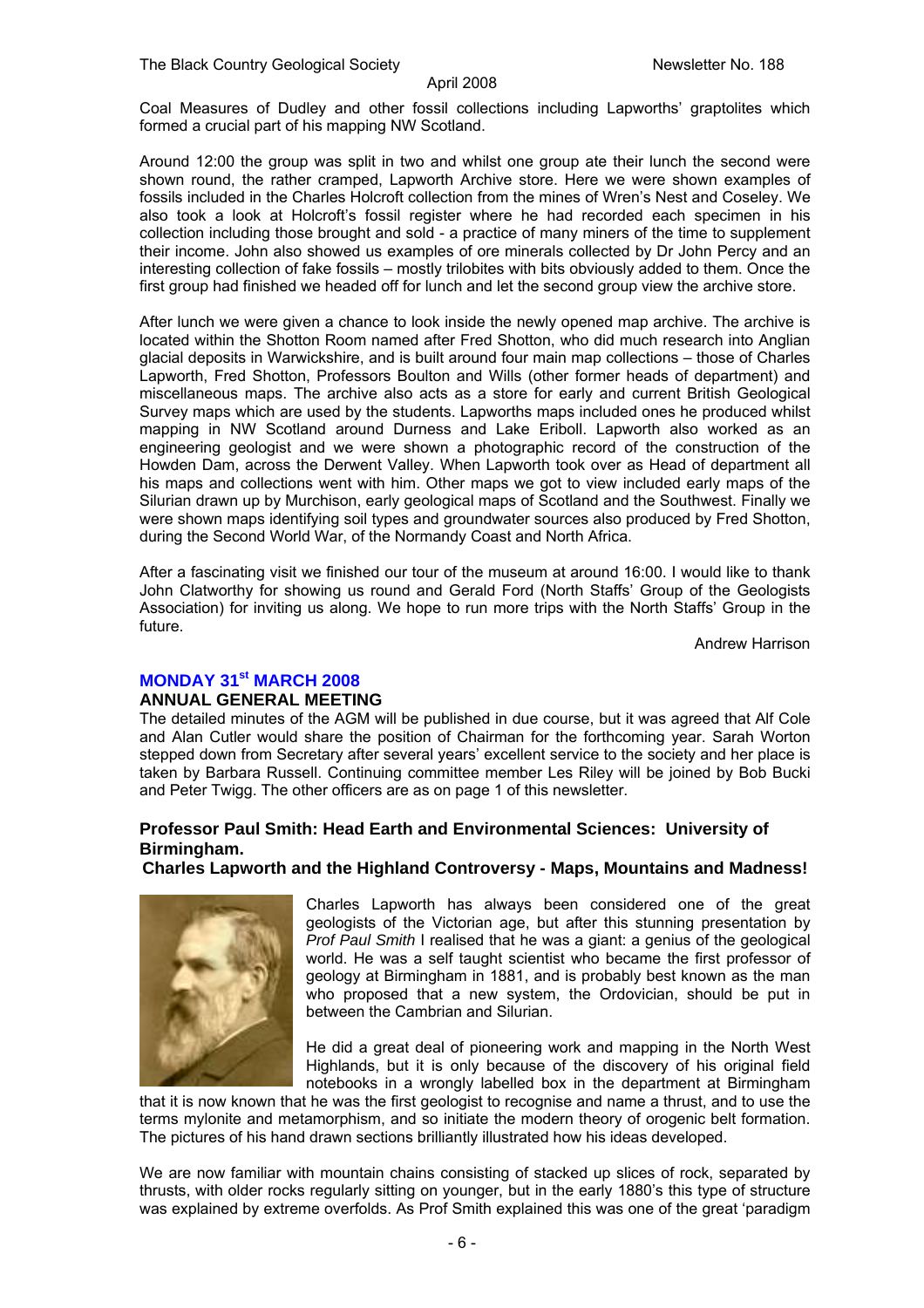shifts' of the geological world. A paradigm shift is a radical revolution when a new way of organising existing recorded facts is proposed and the science makes a great leap forward. The most recent example is probably the emergence of plate tectonics, and as with plate tectonics, the geological establishment did not readily accept Lapworth's new interpretation, and he had to go back to the Highlands in 1883 to get more evidence. It was here that he had a complete breakdown, pathetically shown by his childlike attempts at field sketches in his notebooks.

It was thought that he never returned to the Moine Thrust such was the effect of this breakdown, but Prof Smith put on the screen a picture taken in 1912 of a geological party in the highlands, led by Peach and Horne, and there in the front row is Charles Lapworth. This material is yet to be published, but when it is it will be more that a 'good read'.

Bill Groves

# *EDITORIAL*

The Market Rasen earthquake does not seem to have the same ring about it as 'The Dudley 'quake', but as the United States Geological Survey reported, at 00:56:46 GMT on Feb 27 2008, a magnitude 4.7 earthquake occurred at latitude 53.32N; longitude 0.31W (30 miles S of Kingston upon Hull, England, UK) This report was on Friday 29<sup>th</sup> Feb, and on the same day the British Geological survey was putting its magnitude at 5.2, and an initial isoseismal map was published

based on recordings both instrumental and human. The USGS had 10,663 responses, and our area recorded effects consistent with shocks of between 2 and 4.

Some people from the Black Country felt the earthquake, although I slept through it as most people seemed to have done. The magnitude was recorded as 4.7 by the USGS but a higher figure of 5.2 by BGS. The epicentre was at 18.6km depth and there were three aftershocks on the  $27<sup>th</sup>$  with a maximum magnitude of 2.2.

The press became very excited about this event, but its interest is really because of its location, not on a plate boundary, rather that its magnitude. For that week there were a great many shocks worldwide, 32 of them with a magnitude of over 5. A quick look at the USGS



website shows that their concentration was very much in the Far East, on the subduction zone of the Western Pacific. But we did at least have an earthquake, and we all now know where Market Rasen is!

Bill Groves



# *ARTY-CRAFTY GEOLOGY*

Is wood carving an art? Well, if you have visited some of the Alpine towns and villages that have a tradition of producing attractive carvings you would certainly argue that it is a very skilful craft. The small model in the photograph is 12cm high and was made in Penryn, Pennsylvania. It depicts a 'typical' geologist and was made as a retirement memento. He is at least wearing a hard hat and the inscription on the front reads 'GEOLOGY ROCKS'. If you received this newsletter by the way of an email attachment, you will see that he is holding up a very red and sore looking thumb. His mouth is open wide, so he is obviously shouting out a geological